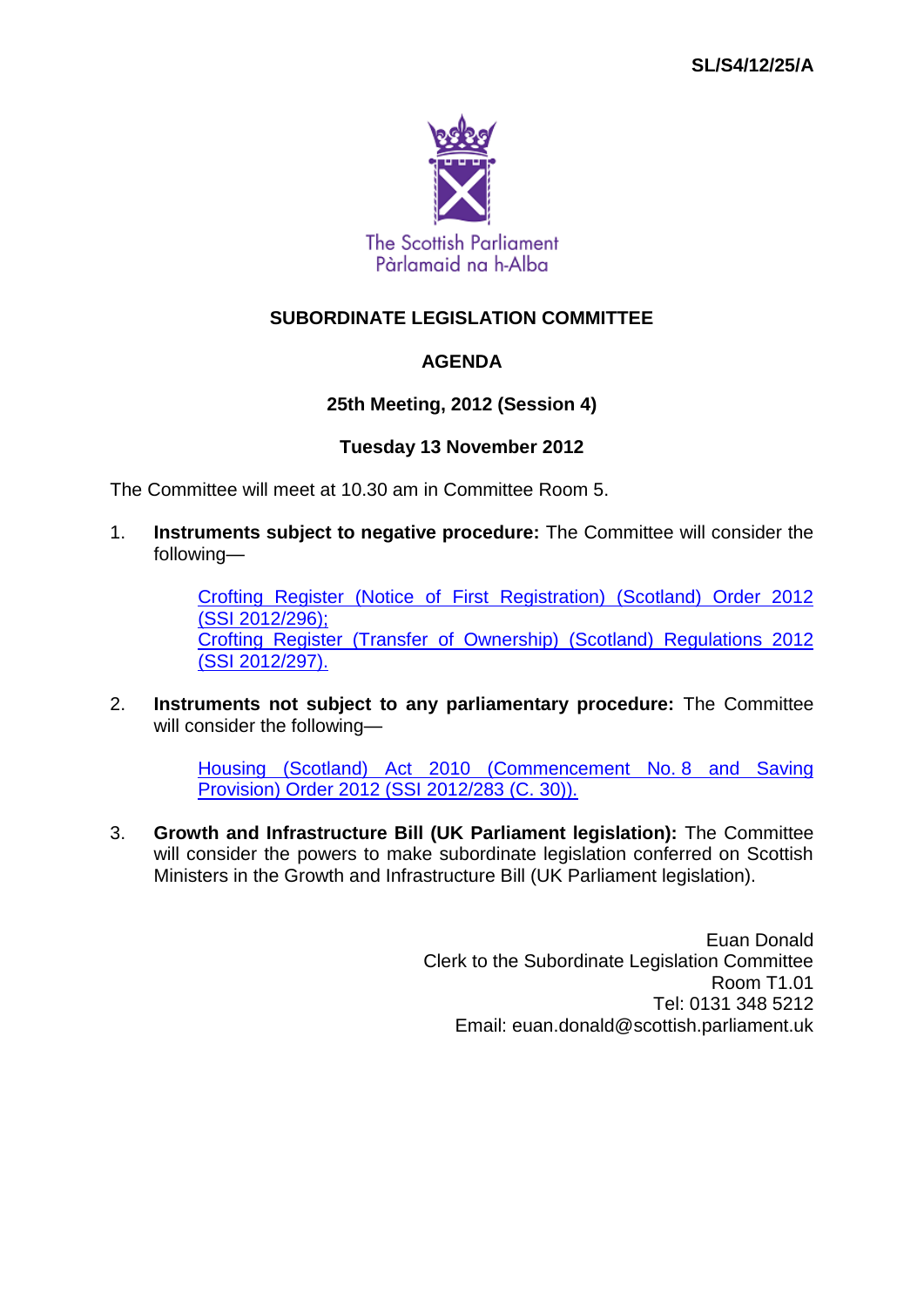The papers for this meeting are as follows—

# **Agenda Items 1 and 2**

| Legal Brief (private) | SL/S4/12/25/1 (P) |
|-----------------------|-------------------|
| <b>Agenda Item 2</b>  |                   |
| Instrument Responses  | SL/S4/12/25/2     |

**Agenda Item 3**

[Legislative Consent Memorandum](http://www.scottish.parliament.uk/LegislativeConsentMemoranda/GrowthInfrastructureBill_lcm.pdf)  [Growth and Infrastructure Bill \(UK Parliament legislation\)](http://www.scottish.parliament.uk/LegislativeConsentMemoranda/GrowthInfrastructureBill_lcm.pdf)

Briefing Paper (private) SL/S4/12/25/3 (P)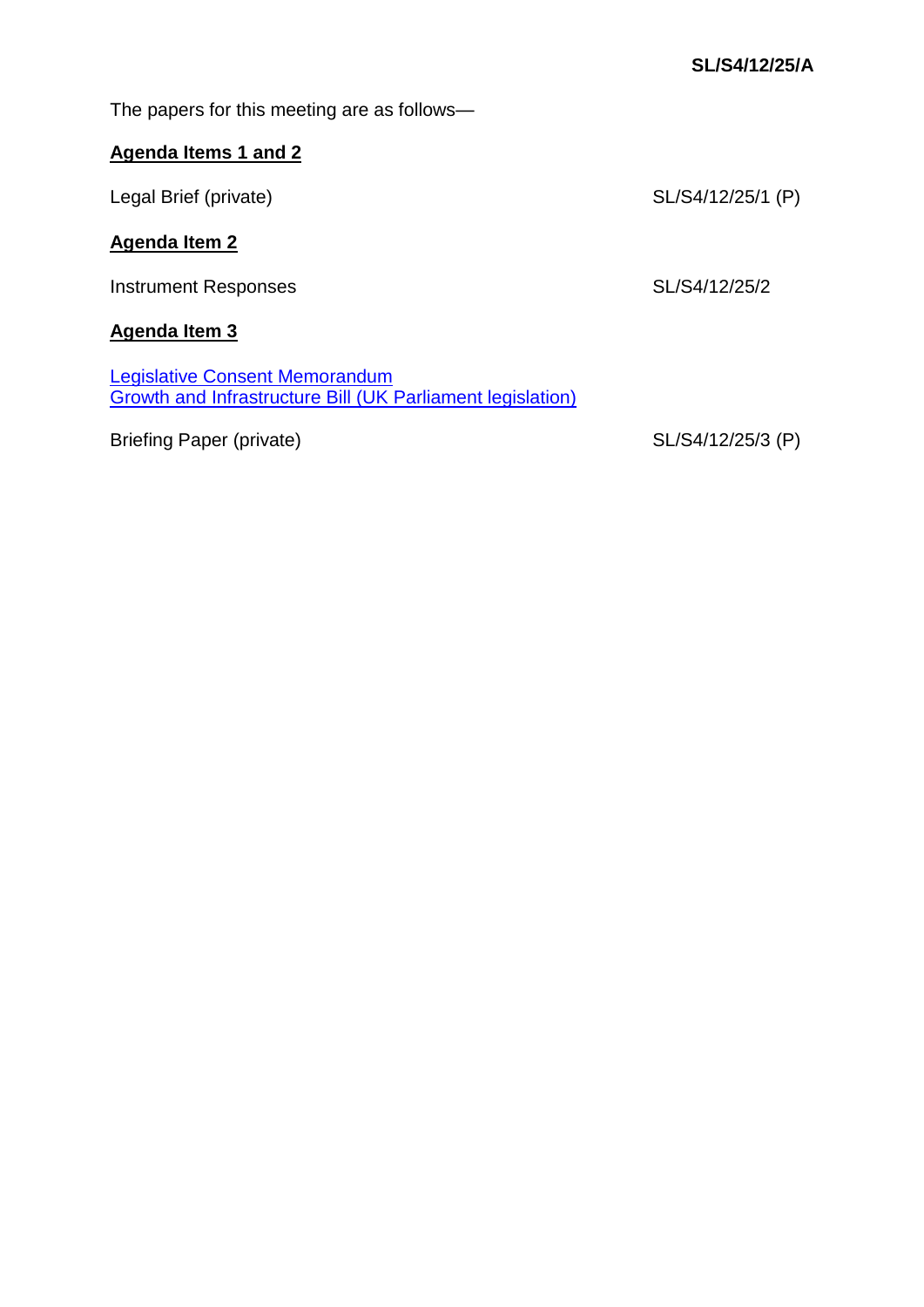### **SUBORDINATE LEGISLATION COMMITTEE**

**25th Meeting, 2012 (Session 4)** 

#### **Tuesday 13 November 2012**

#### **Instrument Responses**

#### **INSTRUMENTS NOT SUBJECT TO ANY PARLIAMENTARY PROCEDURE**

#### **Housing (Scotland) Act 2010 (Commencement No. 8 and Saving Provision) Order 2012 (SSI 2012/283) (C.30))**

#### **On 2 November 2012, the Scottish Government was asked:**

1. This instrument appoints 1 April 2013 as the day for the coming into force of sections 145 and 146 of the Housing (Scotland) Act 2010. Those sections impose duties on the Scottish Ministers to collect and publish information on prescribed matters "as soon as reasonably practicable after the end of each financial year". The duty accordingly does not come into existence until 1 April 2013, and so the first end of a financial year following the coming into force of the duty will occur on 31 March 2014. The Scottish Government is therefore asked to explain why the provision in article 4 is considered to be necessary, and what effect it is intended to have.

2. Further to that matter, article 4 is identified as a saving provision. Saving provisions are usually understood to keep alive an otherwise revoked provision for the purpose of a particular case or situation which existed prior to commencement of the new law (see SSIDM). By contrast, transitional provisions may be used to make special provision for circumstances existing at the coming into force of a new law in order to facilitate the transition to that new regime. We observe that article 3 of the Police and Fire Reform (Scotland) Act 2012 (Commencement No. 1, Transitional, Transitory and Saving Provisions) Order 2012, which is described as a transitional provision, is intended to have a similar effect to the apparent intention in respect of article 4.

a) Does the Scottish Government agree that this provision would be more accurately characterised as a transitional provision rather than a saving provision?

b) If so, the Scottish Government is asked to explain what it considers to be the effect of describing article 4 as a saving provision, both in its heading and in the title of the instrument.

c) If not, the Scottish Government is asked to identify the rule of law or statutory provision which is being saved by article 4.